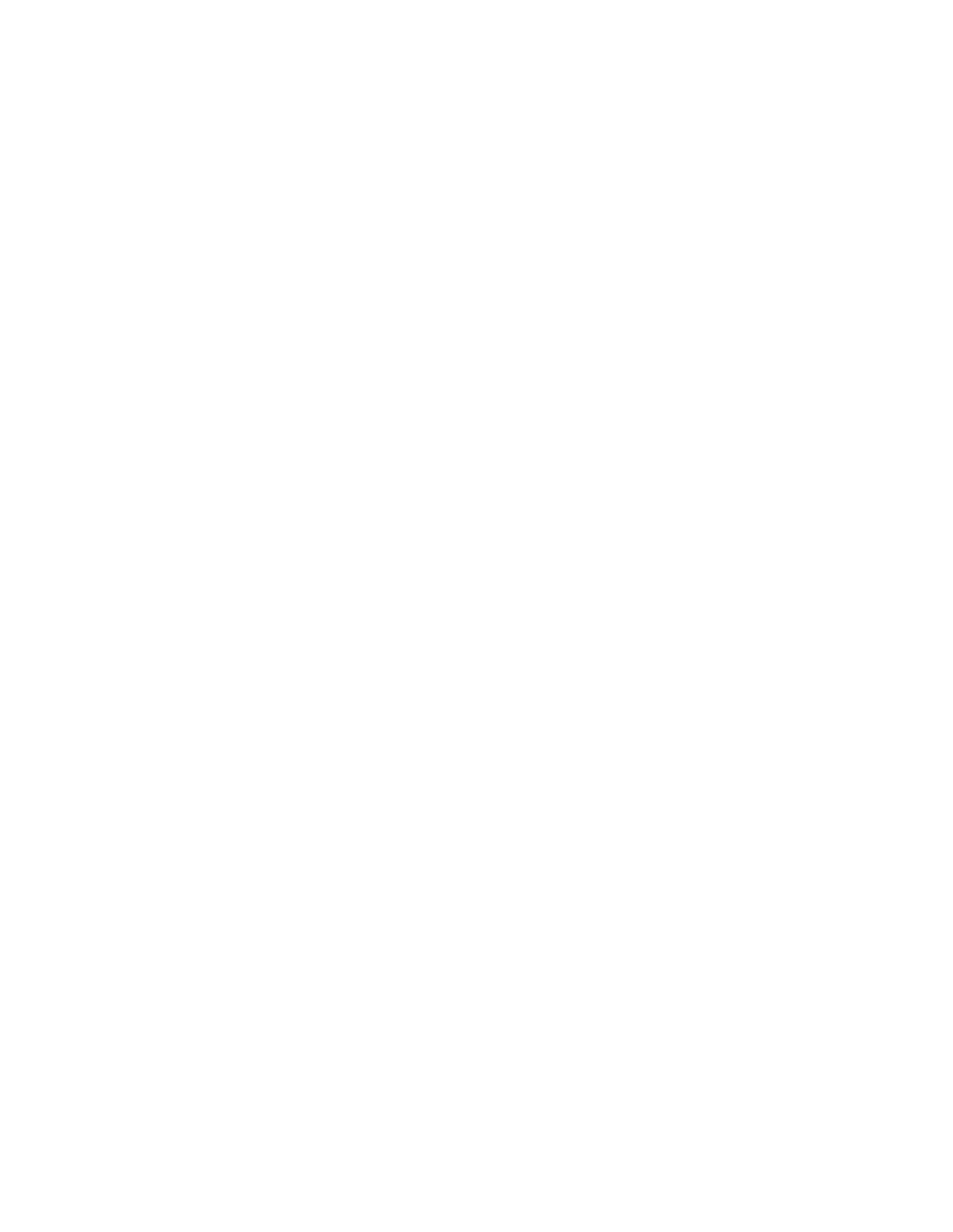# **Recidivism: The Effect of Incarceration and Length of Time Served**

**Lin Song with Roxanne Lieb** 

**September 1993** 

**Washington State Institute for Public Policy** 

110 Fifth Avenue SE, Suite 214 Post Office Box 40999 Olympia, WA 98504-0999 Telephone: (360) 586-2677 FAX: (360) 586-2793 URL: http://www.wsipp.wa.gov Document No. 93-09-1201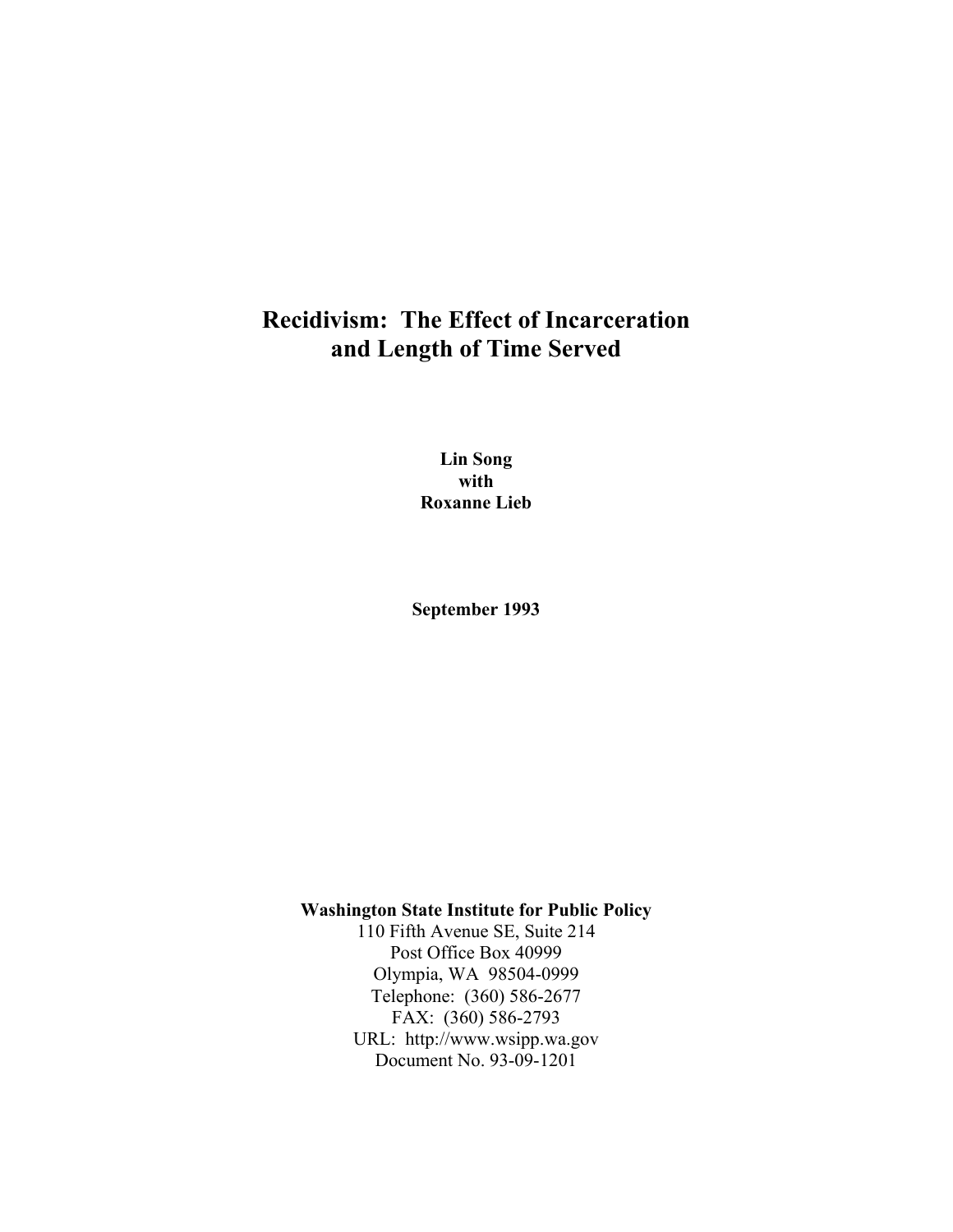# **Washington State Institute for Public Policy**

#### **Mission**

The Washington Legislature created the Washington State Institute for Public Policy in 1983. A Board of Directors—representing the legislature, the governor, and public universities—governs the Institute, hires the director, and guides the development of all activities.

The Institute's mission is to carry out practical research, at legislative direction, on issues of importance to Washington State. The Institute conducts research activities using its own policy analysts, academic specialists from universities, and consultants. New activities grow out of requests from the Washington legislature and executive branch agencies, often directed through legislation. Institute staff work closely with legislators, as well as legislative, executive, and state agency staff to define and conduct research on appropriate state public policy topics.

Current assignments include projects in welfare reform, criminal justice, education, youth violence, and social services.

#### **Board of Directors**

Senator Don Carlson Dennis Braddock, Department of Social and Health Services Senator Karen Fraser Marty Brown, Office of Financial Management Senator Betti Sheldon Douglas Baker, Washington State University Senator James West Stephen Jordan, Eastern Washington University Representative Don Cox Marsha Landolt, University of Washington Representative Jeff Gombosky Thomas L. "Les" Purce, The Evergreen State College Representative Cathy McMorris Ken Conte, House Office of Program Research Representative Helen Sommers Stan Pynch, Senate Committee Services

#### **Staff**

Roxanne Lieb, Director Steve Aos, Associate Director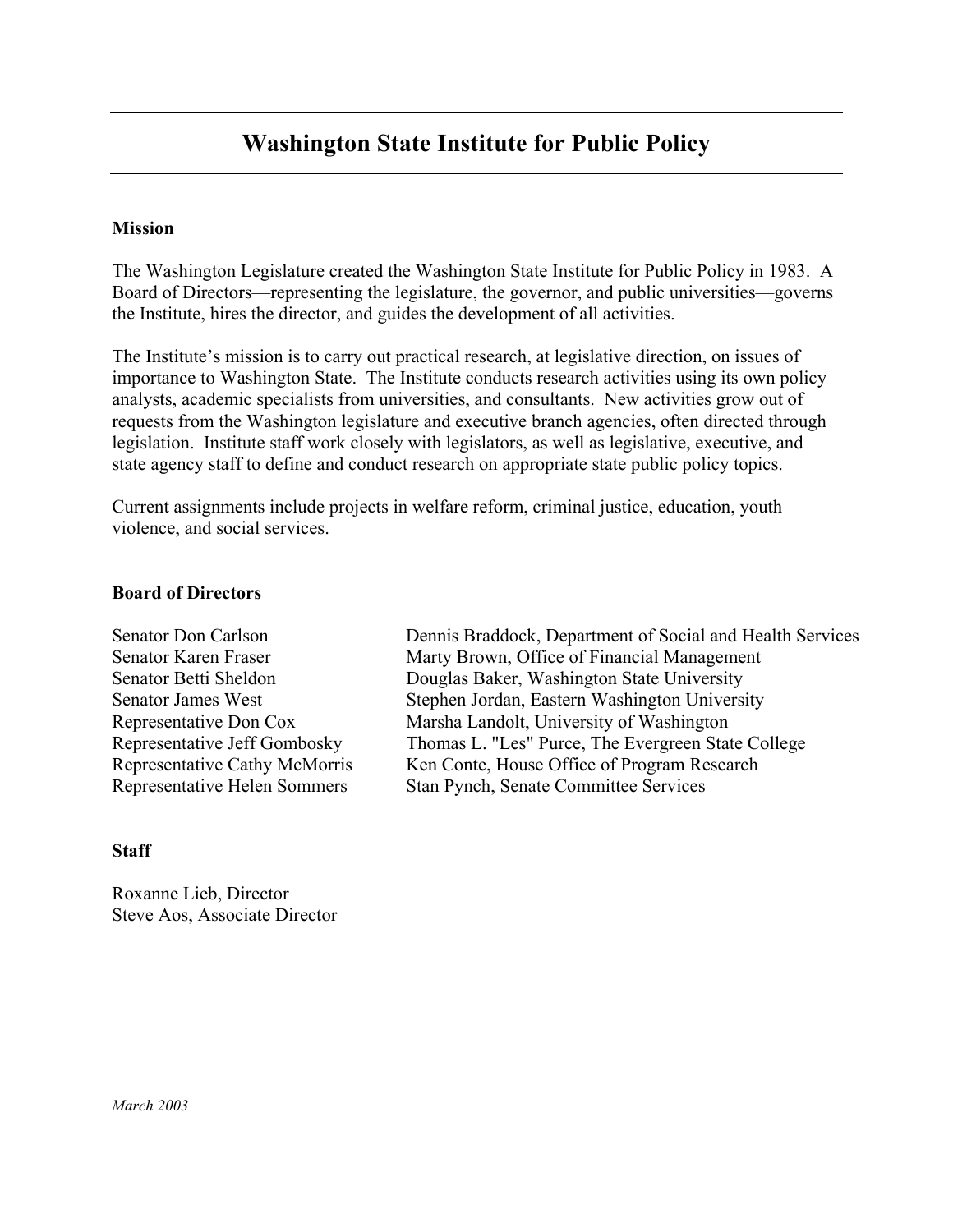# **Contents**

We thank the following individuals for their assistance on this paper: Sheila Donnelly, Peggy<br>Roper, Staci Thomas, Dave Fallen, John Steiger, and Tom Sykes.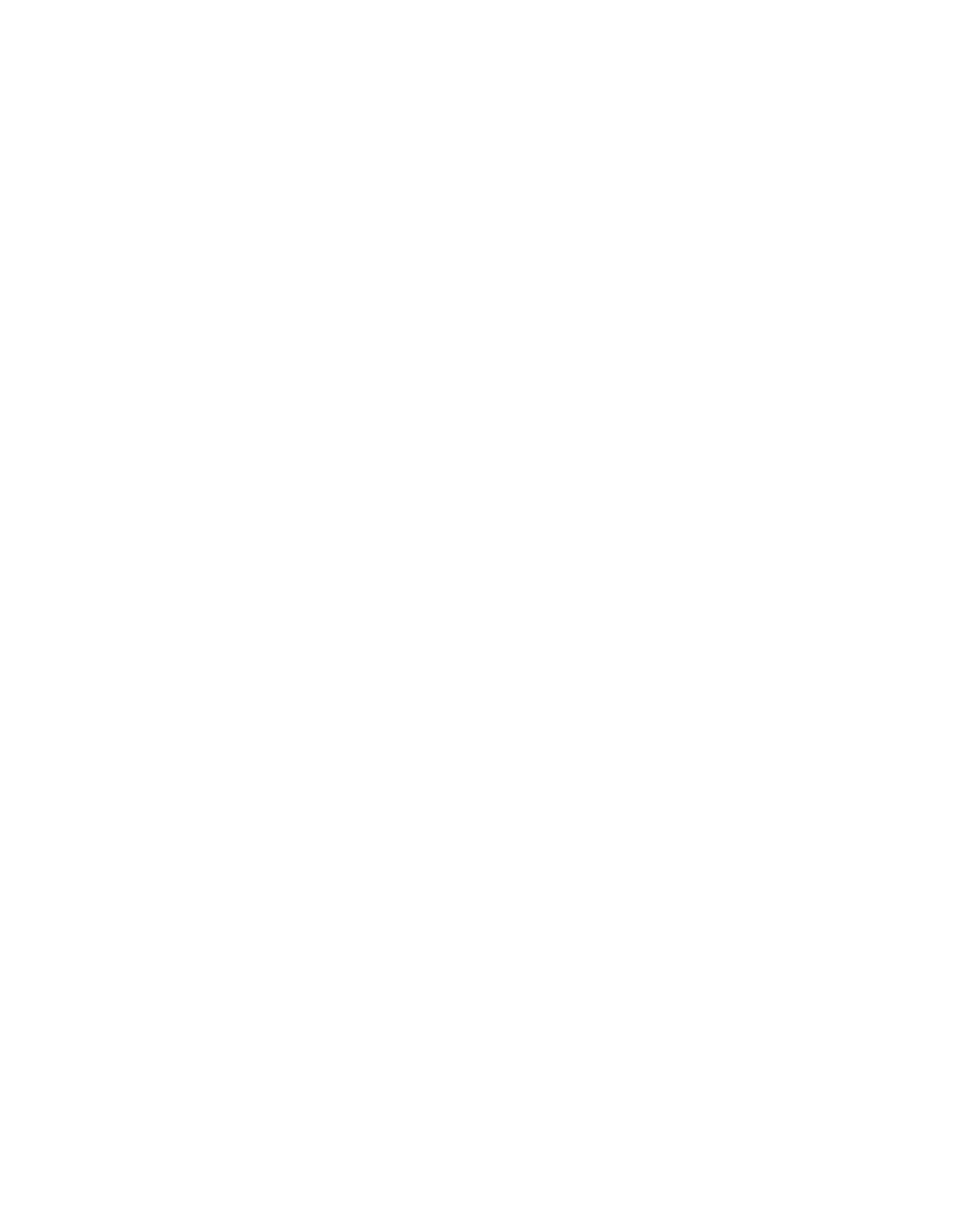# **Recidivism: The Effect of Incarceration and Length of Time Served**

## **SUMMARY**

Offenders may reoffend after they return to the community. This reoffense behavior is known as recidivism. The effect of prison or jail sentences on recidivism is an important issue to those concerned with public safety and the cost-effectiveness of putting convicted offenders in prison. Opinions are divided between those advocating longer sentences in the interest of public safety, and those advocating shorter sentences with the assumption that incarceration, or longer prison terms, will not reduce recidivism rates.

This paper summarizes the theories and the empirical studies on this issue. Study findings indicate that the effect of incarceration (versus other sentencing options) and sentence length on recidivism is complex and is likely to be offender-specific. For some offenders, incarceration and longer confinement seem to increase the risk of recidivism. For other offenders, the likelihood of reoffense will either be unaffected or reduced by longer terms of incarceration. Furthermore, early-release programs do not appear to affect overall recidivism rates.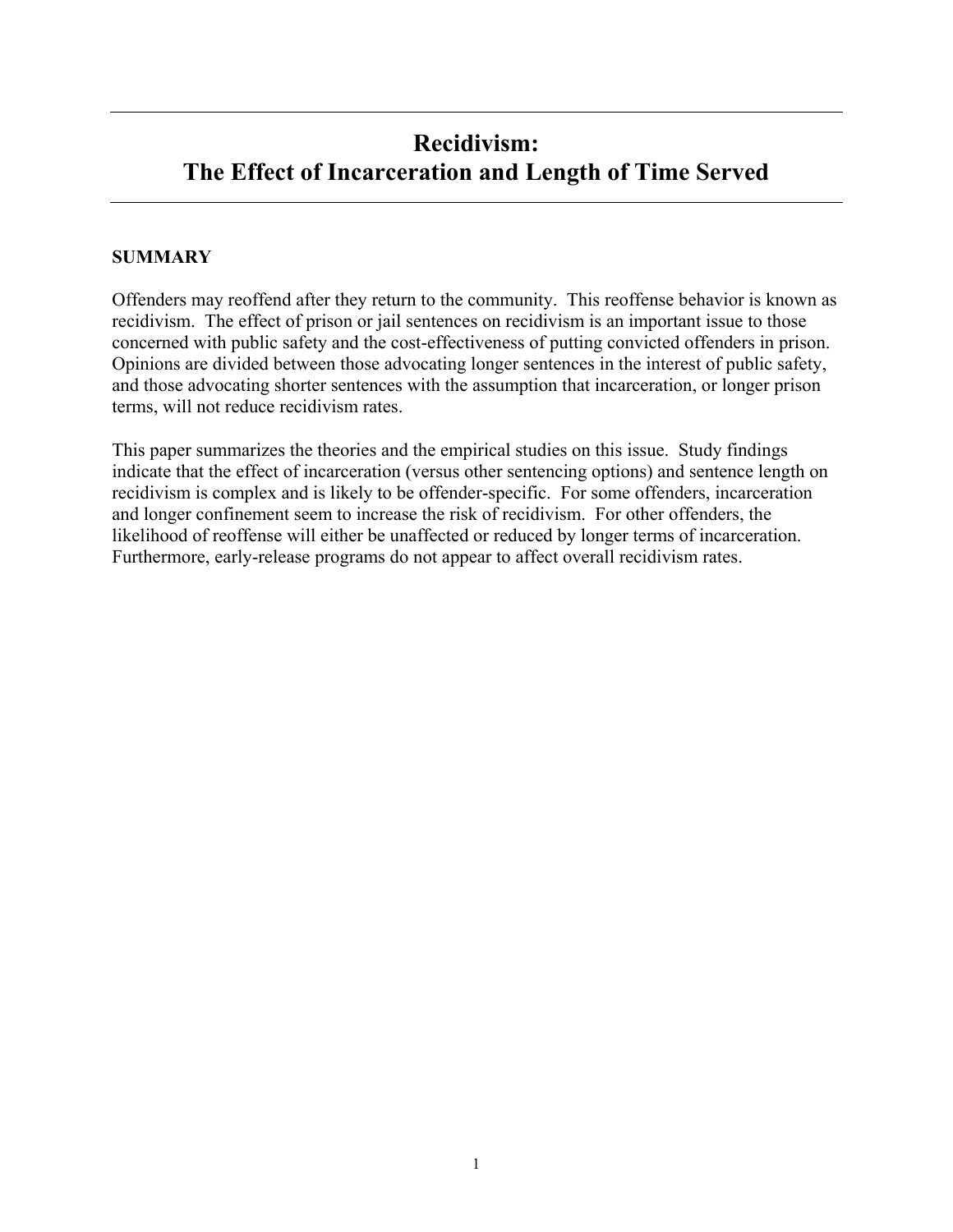## **INTRODUCTION**

The effect of incarceration on offender recidivism is an important issue for those concerned with public safety and the cost-effectiveness of incarceration. Points of view are divided between those advocating longer sentences in the interest of public safety, and those advocating shorter sentences with the assumption that longer incarceration will not reduce, but may increase, recidivism rates.

Those advocating longer sentences generally argue that longer periods of incarceration will reduce crime rates for three reasons (Blumstein, Cohen, and Nagin 1978; U.S. Department of Justice 1992):

- The offender cannot reoffend against the public while incarcerated (incapacitation);
- Long periods of incarceration discourage released offenders from committing additional crimes (specific deterrence); and
- The awareness of penalties discourage potential offenders from committing crimes (general deterrence).

Those advocating shorter sentences argue that:

- Certainty of punishment is more important than duration of punishment in deterring offenders from reoffending;
- Many offenders commit crimes due to physical addictions, or limited life choices, and are in need of treatment programs, literacy efforts, and job training as opposed to long periods of incarceration;
- Prison is a school for criminals, and those who are incarcerated become more sophisticated and more entrenched criminals (Branham 1992).

This paper summarizes the research that has explored the relationships between recidivism rates and the length of incarceration. We limit our focus to the influence of *specific deterrence*, that is, the effect of incarceration on the criminal behavior of convicted offenders after their release from prison.

The amount of crime in a community is influenced by many factors, in addition to the recidivism rate of convicted offenders. For example, crime rates are affected by demographic changes (such as age, ethnicity, and migration), economic conditions as reflected by unemployment rates, prison and jail capacities, and law enforcement policies (Ekland-Olson, Kelly, and Eisenberg 1992). The recidivism rate of convicted offenders is an important contributor to the amount of crime, but it is not the sole factor.

## **THEORETICAL BACKGROUND**

Theoretically, the effect of incarceration and longer sentences on recidivism can be both positive and negative. Theories supporting longer sentences argue that punishment (incarceration)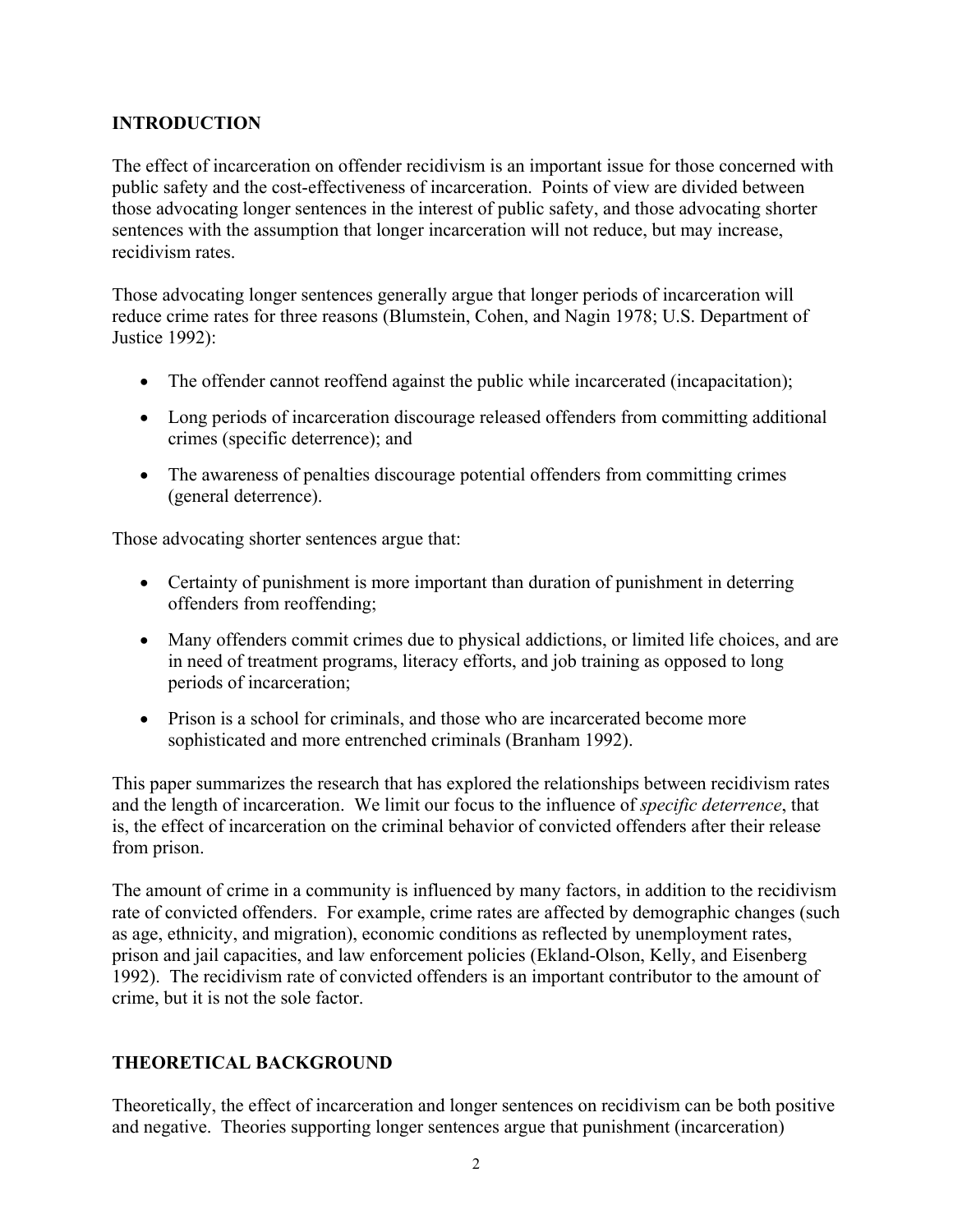reduces the risk of recidivism by causing an emotional response, such as fear, anxiety, or guilt, which compels the individual to avoid future punishment, and thus discourages reoffense. In addition, longer sentences may cause offenders to conclude that a new offense would be too costly in terms of lost earnings and other advantages associated with freedom (Orsagh and Chen 1988).

Cusson and Pinsonneault (1986) suggest that the accumulation of punishment, such as arrest and imprisonment, gradually wears down the criminal drive because punishment produces four types of reactions in the offenders: 1) increased estimate of the probability of punishment for a new crime; 2) increased difficulty in coping with and accepting imprisonment, especially as offenders become older; 3) increased awareness of the weight of previous convictions on the severity of subsequent sentences; and 4) increased fear of punishment. In general, as the experience of punishment accumulates, career criminals may gradually become dissatisfied with their way of life and decide to give up criminal activity.

The rehabilitation model also suggests that certain problems of offenders, whether physical, psychological, or social, are the direct causes of the criminal behavior. During incarceration, these problems can be diagnosed, treated, and "corrected" or at least mitigated. As a result, the offenders will be less likely to reoffend (Maltz 1984).

On the other hand, the negative impact of incarceration has also been observed. Clemmer (1940) hypothesized that during imprisonment, inmates learn the norms of the antisocial subculture from other prisoners (prisonization). Therefore, the longer offenders stay in prison, the higher their degree of prisonization, thus the greater likelihood of reoffending.

Based on a review of the literature, Orsagh and Chen (1988) concluded that the longer a person is removed from "outside" society, the weaker his or her social bonds. These bonds include interpersonal, familial, work place, and economic relationships. Weakened social bonds resulting from incarceration are likely to increase an offender's propensity to commit new crimes after release. Orsagh and Chen wrote:

*Öas the sentence becomes longer, expected legitimate earnings and employment opportunities decrease because of the loss of contact with the job market, expected earnings and employment in illegitimate activity increase (assuming that prison is a school for crime), and the distaste or unwillingness to engage in 8 hours per day, 5 days per week work activity increases as one becomes accustomed to the inactivity of prison life. All of these effects enhance postprison criminal propensities.* 

Nevertheless, the degree of prisonization and weakening of traditional social bonds, and the subsequent propensity for reoffense may not always increase with increased length of time served. In a study of attitude changes among prisoners, Wheeler (1961) found that the degree of prisonization was the highest among prisoners who were in the "middle phase" of their prison terms. For newly-entered prisoners and for those prisoners who were close to their time of release, their attitude toward crimes, justice, and discipline conformed more to the norms of the society. Wheeler suggested that the prisonization model, that is, the "internalization of a criminal value system," is only part of the explanation for offender recidivism. Adjustment difficulties after the offender is released from prison, such as social rejection, may also influence reoffense behavior.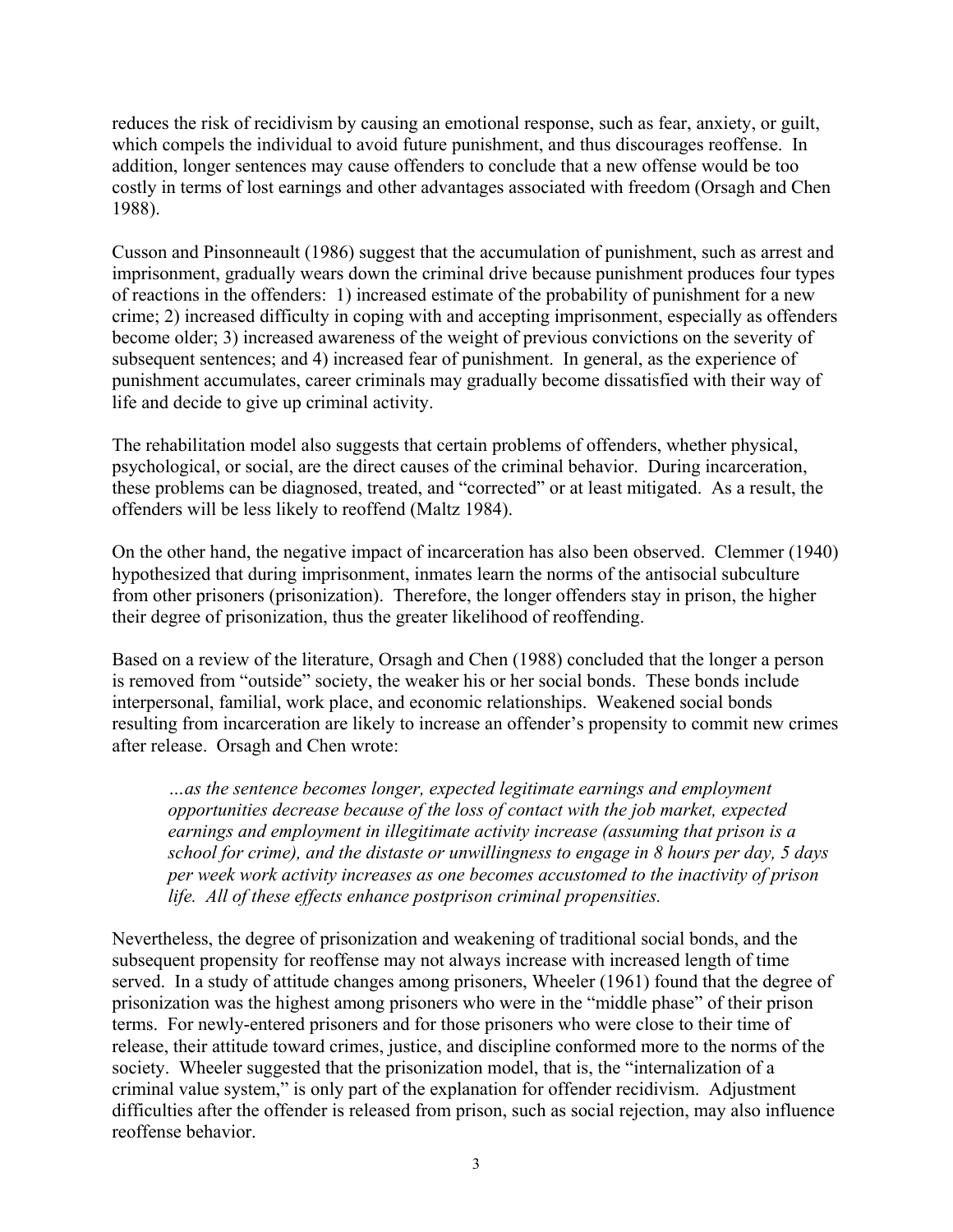## **REVIEW OF EMPIRICAL STUDIES**

Any analysis of the role played by time served on recidivism must take into account other key variables such as the offender's age, criminal history, and type of offense (Walker 1987). Offenders who have served longer prison terms tend to be older at release, and thus less likely to reoffend, regardless of their imprisonment experience. Offenders with prior offenses are more likely to reoffend than first-time offenders. Some types of offenders, such as burglars and robbers, have higher recidivism rates than other types of offenders. These individual variables could obscure the true effect of time served on recidivism rates. Any analysis must take these variables into account before it is possible to isolate the "pure" effect of time served.

An experimental design could help isolate the effect of time served on recidivism. With such a design, a large sample of offenders convicted of the same type of offense would be randomly incarcerated for varied lengths of time. These offenders would then be followed for a number of years after release to measure their reoffense rates.

Practically, however, it is not possible to randomly assign offenders to different lengths of incarceration. The research on this topic, therefore, has relied on statistical techniques to control for certain known factors.

This section reviews studies addressing three separate questions:

- Does incarceration reduce recidivism?
- Does length of sentence affect recidivism?
- Does early release affect recidivism?

Study findings are summarized in the Appendix.

## **1. Does Incarceration Reduce Recidivism?**

Bartell and Winfree, Jr. (1977) analyzed the reconviction rates of 100 offenders convicted of burglary in 1971 in New Mexico. Of the 100 offenders, 34 were imprisoned, 45 were granted probation, and 21 were given other sentences (fines, drug and alcohol treatment, community services, etc.). After statistically controlling for differences in age, prior criminal history, and type of burglary, the findings indicated that *offenders who were placed on probation were less likely to be reconvicted than those who were incarcerated.*

Walker, Farrington, and Tucker (1981) used data obtained from a sample of 2,069 male offenders in England to analyze the reconviction rates for offenders with different types of sentences. These sentences included discharge, fine, probation, suspended sentence, and immediate imprisonment. The researchers statistically controlled for the effects of offense type, previous convictions, age, and length of sentence. The study indicated that *reconviction rates varied according to the offenders' previous convictions*. For offenders with five or more previous convictions, the reconviction rates were high in all sentence types. Probation was less effective than imprisonment in reducing the reconviction rates for first-time offenders, but was more effective for those with one-to-four previous convictions.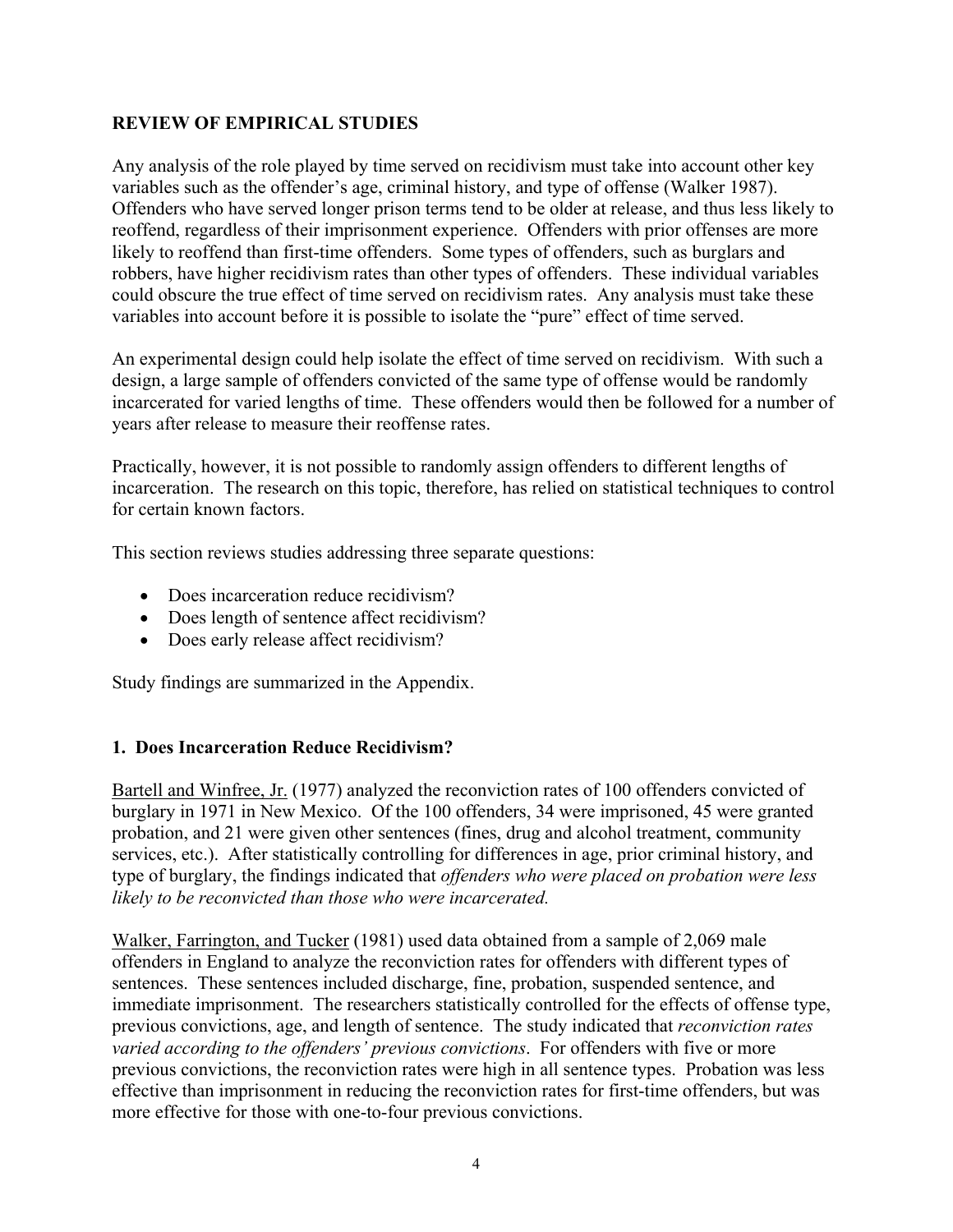Wheeler and Hissong (1987) compared the recidivism rates of misdemeanor offenders (Class A or B misdemeanor convictions, excluding driving while intoxicated) who received fines, probation, or jail sentences in Houston, Texas. Recidivism was defined as any Class A or B misdemeanor or felony violation. With three years of follow-up and taking offenders' criminal history and demographic factors into account, the researchers found that probation was superior to fines and jail sentences in terms of recidivism. Although the results were not conclusive due to potential uncontrolled factors which may have influenced prosecution as well as offender selfselection, the researchers explained that perhaps post-disposition supervision procedures imposed by probation were better deterrents to subsequent new offenses than a relatively brief jail experience.

Cohen, Eden, and Lazar (1991) conducted a follow-up study of 202 offenders who were convicted in Israel in 1978 and 1979 for serious felonies. All of these offenders were recommended for probation by their investigating probation officers. Forty-eight percent of the offenders were granted probation and 52 percent were sent to prison. After five years of followup, either after completion of probation or release from prison, the recidivism rate was 55.7 percent for the probation group and 60 percent for the prison group. After controlling for the effects of age, education, and prior offenses, the researchers found that *whether an offender received incarceration or probation was not associated with the recidivism rates*. Because of the high recidivism rates in both groups, the researchers concluded that "neither prison nor probation was a very good means of reducing recidivism."

# **2. Does Length of Sentence Affect Recidivism?**

Gottfredson et al. (1973) studied 104,182 male prisoners in 14 offense categories in the United States who were paroled for the first time between 1965 and 1970. The follow-up time was one year, with recidivism defined as a return to prison. The median time served ranged from 12.2 months for fraud offenders (non-check fraud) to 58.6 months for homicide offenders. In this study, attempts were made to statistically control for the effects of offense type, prior offense, and age. Results indicated that *while on parole, offenders with the longest time served generally had higher recidivism rates than offenders with the shortest time served.* The significance of the association between time served and the recidivism rates varied across different offense categories. For property offenders, all subgroups (auto theft, check offense, burglary, larceny, and fraud) who served the longest time had higher recidivism rates than those subgroups who served the shortest time. For armed robbery and drug offenses, however, offenders with longer sentences had slightly lower recidivism rates than offenders with shorter sentences.

Beck and Hoffman (1976) followed 1,546 adult federal prisoners in the United States for two years after their release. Offenders were categorized according to their "salient factor score" which took into account their prior criminal history, age, education, employment history, and marital status. The offenders were first grouped by their scores, and were then further divided according to their time served. Results showed that *there was no substantial association between time served and the recidivism rates.*

Gottfredson, Gottfredson, and Garofalo (1977) investigated the relationship between time served and parole outcome in a single jurisdiction. The study followed 5,349 male prisoners paroled in Ohio between 1965 and 1972, with a follow-up time of one year. The offenders were classified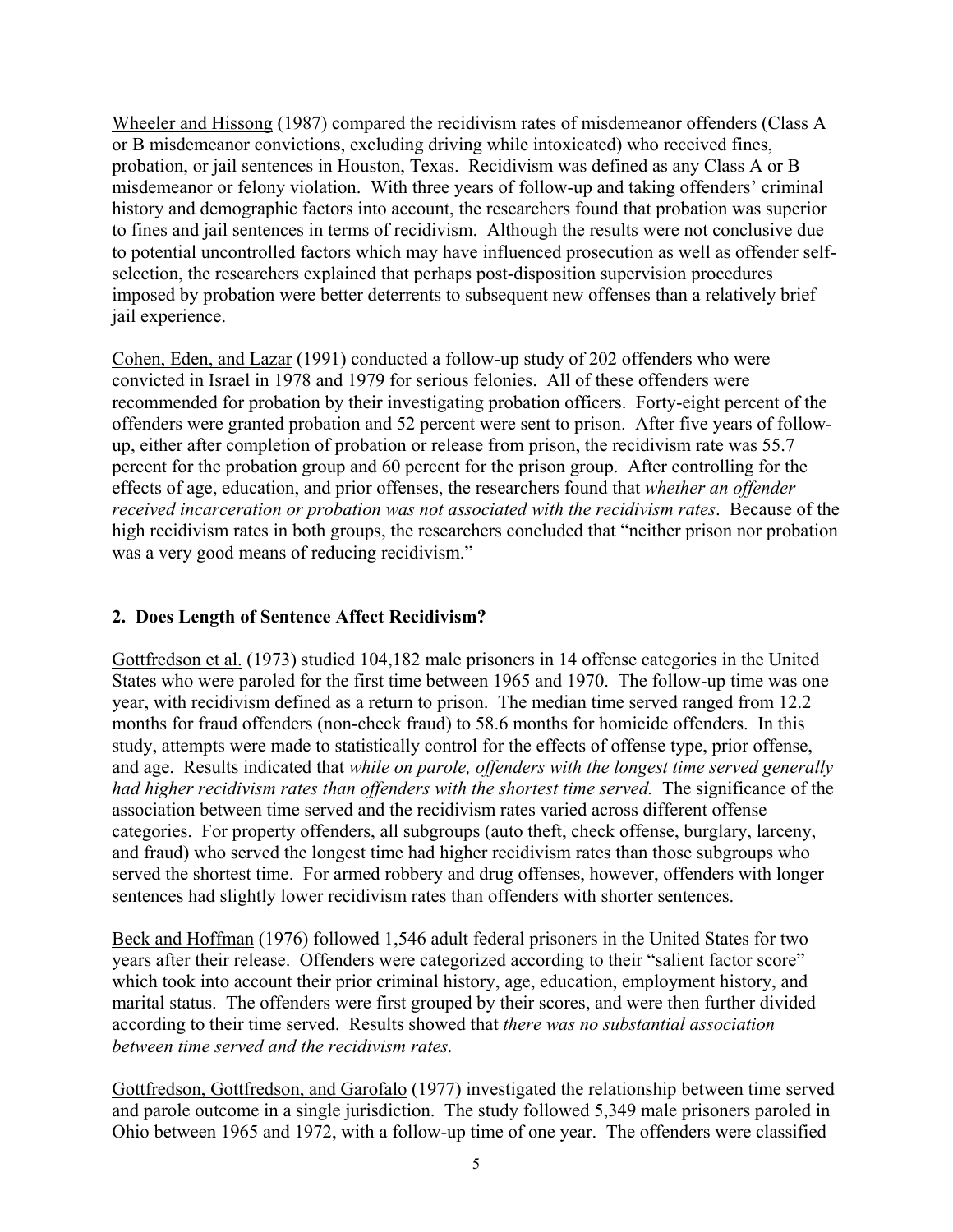into nine categories of reoffense risk according to their age, offense type, prior criminal history, alcohol and drug use, and parole performance. Results of the study showed a somewhat mixed relationship between time served and the recidivism rates in different risk categories. However, the authors were able to conclude that *overall, increased length of time served did not reduce recidivism*. The recidivism rates either increased or remained constant with increased time served.

Orsagh and Chen (1988) tested the theory that there is an optimum sentence length which minimizes recidivism rates. The researchers studied 1,425 offenders released from a North Carolina prison in 1980. Of the total sample, 40 percent had been incarcerated for robbery or burglary. These offenders were followed for two years and recidivism was defined as a postrelease arrest. After controlling for the potential effects of age, race, marital status, employment, and criminal history, the findings indicated:

- For *robbery offenders*, the probability of reoffense increased with the amount of time served.
- For *burglary offenders*, the estimated optimum time served was 1.3 years for younger offenders (younger than the median age) and 1.8 years for older offenders. In other words, beyond 1.3 years, recidivism rates go up for younger offenders, controlling for other possible explanations. Similarly, for older offenders, recidivism rates go up after 1.8 years served.
- For *the whole group* of offenders that were convicted of any offenses, including robbery and burglary, the estimated optimum time served was 1.2 years. When time served was less than 1.2 years, increased length of confinement was associated with a decreased likelihood of recidivism. When time served was more than 1.2 years, however, offenders serving longer sentences had an increased risk of recidivism.

Orsagh and Chen concluded that:

- Time served affects recidivism rates:
- The direction of the effect varies across offense classes;
- For some offense classes, recidivism rates will be reduced by shortening the period of confinement.

Orsagh and Chen indicated that *the effect of longer prison sentences on recidivism "is complex and is likely to be offender specific.*  $\ddots$  A sentence can be either too long or too short for a specific individual."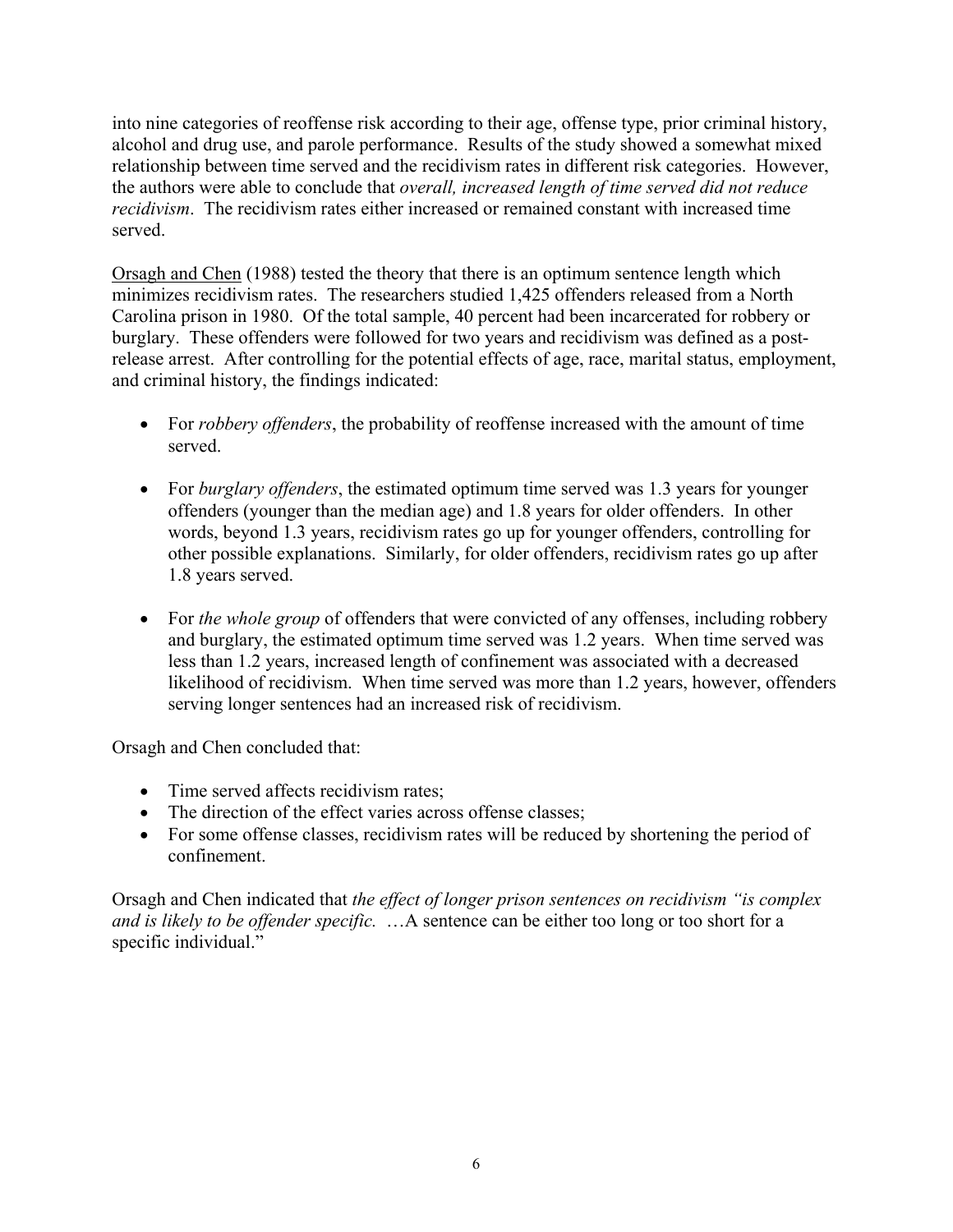## **3. Does Early Release Affect Recidivism?**

During the past decade, many states have relied on early release programs as a means of relieving prison overcrowding. Early release shortens the length of time served and may change offenders' perceptions about the certainty and severity of punishment.

Berecochea and Jaman (1981) conducted an experimental study to examine the relationship between early release and recidivism rates. The sample included male felony offenders in California who were eligible for parole between March and August 1970. The average prison term of the sample was three years. These offenders were randomly assigned to one of two groups: 1) the experimental group who received a six months reduction in prison term (on average, a 16 percent reduction), and 2) the control group who served their normal terms. At 12 months of follow-up, the early release group had a parole failure rate<sup>1</sup> of 34.4 percent compared to 28.2 percent for the control group. At 24 months after release, the parole failure rate was 47.4 percent for the early release group and 39.5 percent for the control group. However, these differences in recidivism rates were not statistically significant (i.e., the differences could have occurred by chance). The authors concluded that *time served in prison could be reduced without affecting overall post-release recidivism.*

Sims and O'Connell (1985) studied the impact of early release programs on 1,674 prisoners in Washington State who received early parole between 1979 and 1984 in six early release efforts. On the average, these offenders were released 4.6 months earlier than expected. A group of 1,867 offenders who were released 12 months before the first early release effort was used as a comparison group. Recidivism was defined as a return to prison. Results showed that, *in general, the recidivism rates of the early release offenders at one, two, and three years of followup were lower or about equal to the recidivism rates for the comparison group.* The type of new offenses committed by the early release offenders were similar to those committed by the comparison group. Nevertheless, offenders in the third effort of early release had significantly higher recidivism rates than the comparison groups. The researchers suggested that the higher recidivism rates in the third early release effort were most likely due to a higher percentage of habitual offenders. In this study, the independent effect of early release on offender recidivism was not assessed.

Austin (1986) evaluated the recidivism rates in a sample of 1,428 prisoners who received early release from Illinois prisons between 1980 and 1983. This sample represented a total of 21,000 early-release prisoners. Their recidivism rates were compared to those who served their full terms during the same period. On the average, these offenders were released 3.5 months earlier than their full terms. Results showed that at one year of follow-up, the rearrest rate for offenders who received early release (42 percent) was lower than the rate for offenders who served their full prison terms (49 percent). However, after controlling for the effect of age, criminal history, severity of current offense, and institutional conduct, the lower recidivism rate was not attributed to early release. The author concluded that *early release had no impact on overall recidivism rates.*

l

 $<sup>1</sup>$  A parole failure includes either a new arrest or a parole violation.</sup>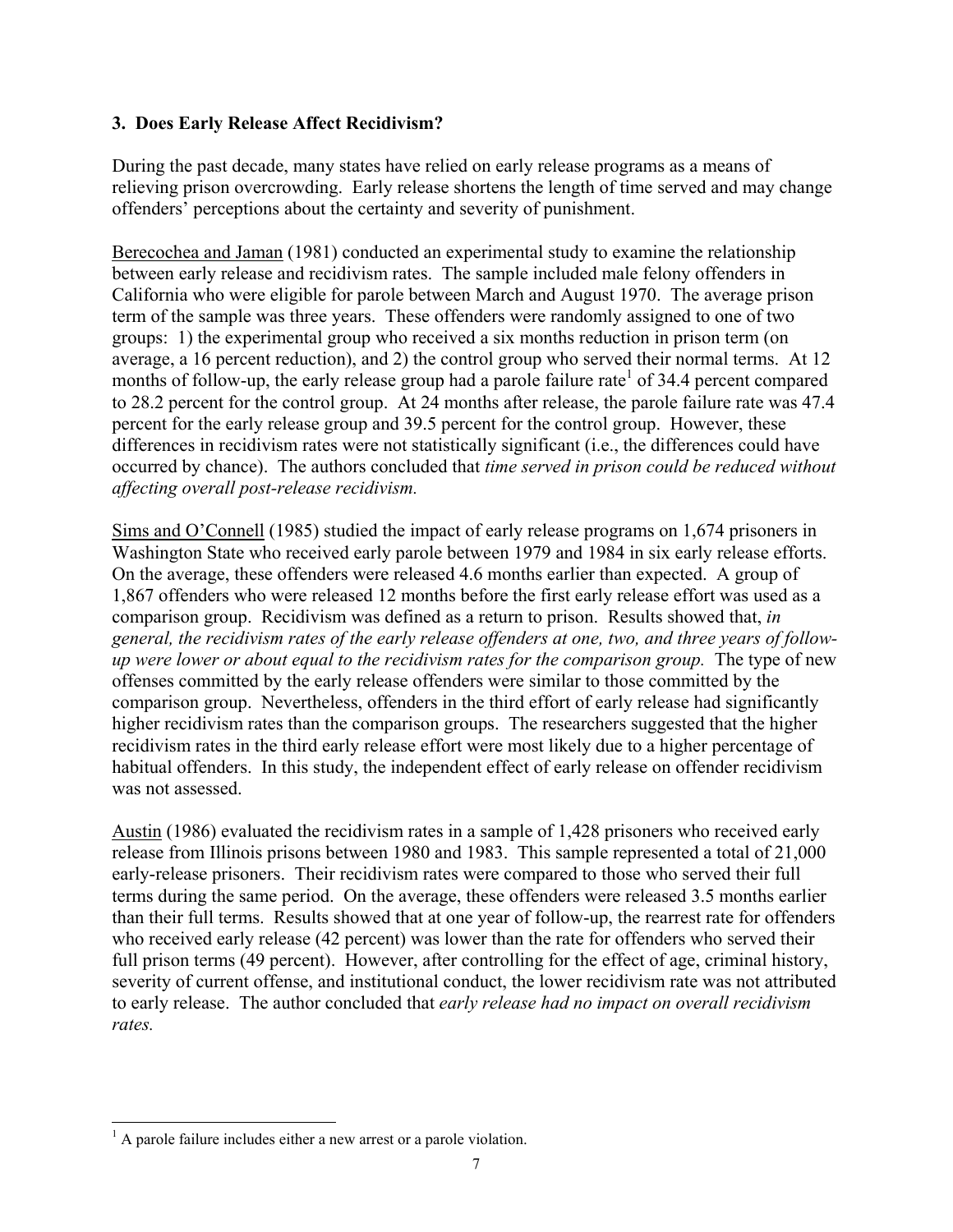#### **CONCLUSIONS**

To date, only a limited number of studies have examined the relationship between time served and post-release recidivism. This literature review indicates that the effects of incarceration (versus other sentencing options) and the length of time served on recidivism are perhaps offender-specific. The direction and the extent of these effects upon the offenders may be influenced by the jurisdiction and offender characteristics such as age, offense type, prior offense, and prior sentence experiences. For some offenders, incarceration and longer confinement increase the risk of recidivism. For other offenders, recidivism rates will either be unaffected or reduced by longer terms of incarceration. It is possible that for some types of offenders, there is an optimum length of sentence which minimizes recidivism. Early release (only a few months early in the studies reviewed) appears to neither increase nor decrease the overall recidivism rates. More research is needed for a better understanding about the effects of time served and early release on the reoffending behavior of specific types of offenders.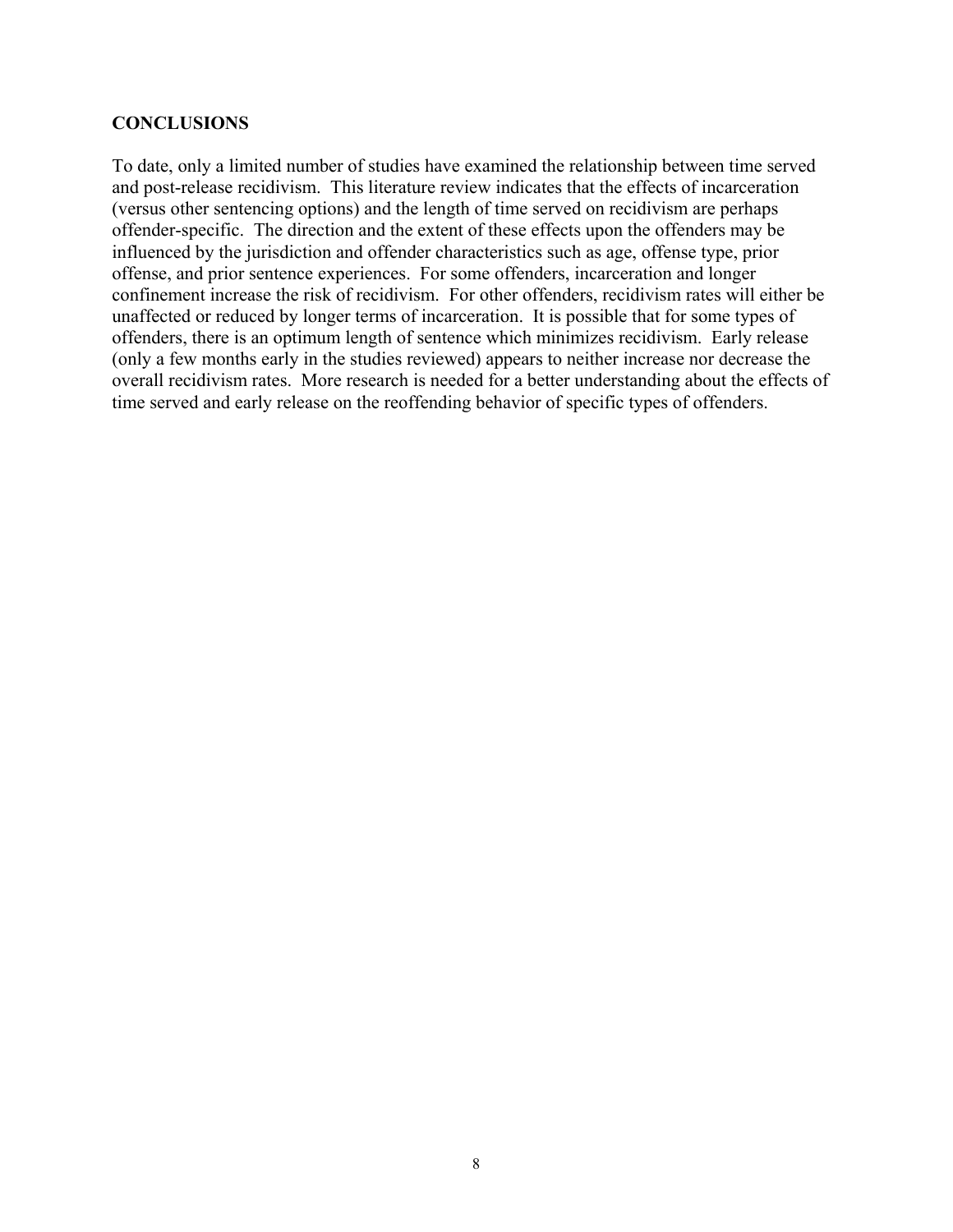# **APPENDIX: Summary of Research Findings**

| <b>Effects of Incarceration on Recidivism</b>                                           | <b>Study</b>                                                               |
|-----------------------------------------------------------------------------------------|----------------------------------------------------------------------------|
| 1. Does incarceration reduce recidivism?                                                |                                                                            |
| Incarceration less effective than probation                                             | Bartell & Winfree, Jr., 1977, New Mexico<br>Wheeler & Hissong, 1987, Texas |
| Incarceration less effective than probation for<br>offenders with 1-4 prior convictions | Walker, Farrington, & Tucker, 1981,<br>England                             |
| Incarceration more effective than probation for<br>First-time offenders                 | Walker, Farrington, & Tucker, 1981,<br>England                             |
| No significant difference between incarceration<br>and probation                        | Cohen, Eden, & Lazar, 1991, Israel                                         |
| 2. Does longer sentence length affect recidivism? <sup>2</sup>                          |                                                                            |
| Negative effect for property offenders                                                  | Gottfredson et al., 1973, US                                               |
| Negative effect for robbery offenders                                                   | Orsagh and Chen, 1988, North Carolina                                      |
| Negative or no effect                                                                   | Gottfredson et al., 1973, Ohio                                             |
| Positive effect for armed robbery and drug<br>offenders                                 | Gottfredson et al., 1973, US                                               |
| No effect                                                                               | Beck and Hoffman, 1976, US                                                 |
| Optimum sentence length                                                                 | Orsagh and Chen, 1988, North Carolina                                      |
| 3. Does early release affect recidivism?                                                |                                                                            |
| No effect                                                                               | Berecochea and Jaman, 1981, California<br>Austin, 1986, Illinois           |
| No effect or positive effect                                                            | Sims and O'Connell, 1985, Washington                                       |

<sup>&</sup>lt;sup>2</sup> Negative (positive) effect indicates that offenders with longer length of time served had higher (lower) recidivism rates than offenders with shorter length of time served.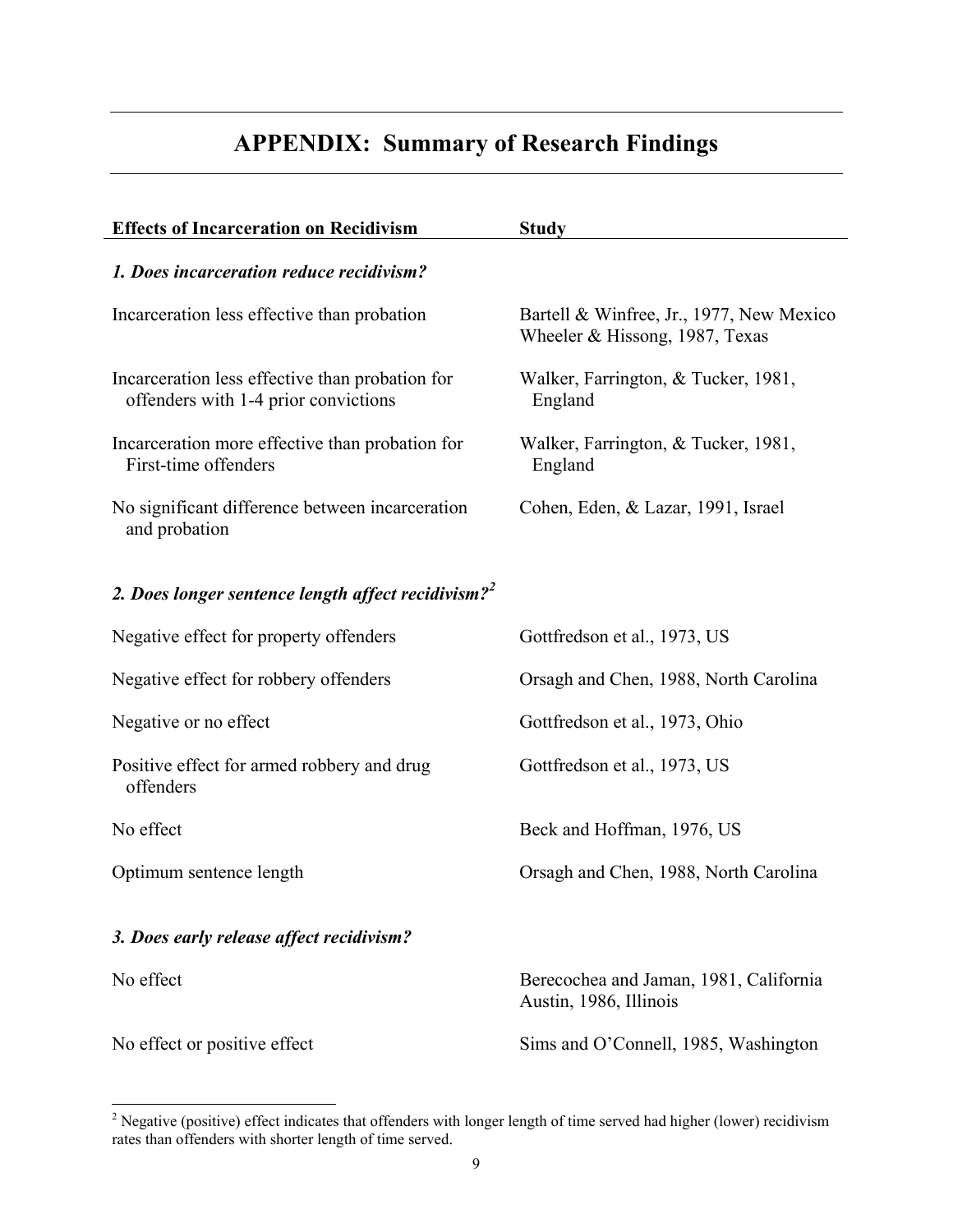# **References**

- Austin, J. (1986). "Using Early Release to Relieve Prison Crowding: A Dilemma for Public Policy." Crime & Delinquency.  $32(4)$ : pp. 404-502.
- Bartell, T. and Winfree, Jr. L.T. (1977). "Recidivist Impacts of Differential Sentencing Practices for Burglary Offenders." Criminology. 15(3): pp. 387-395.
- Beck, J.L. and Hoffman, P.B. (1976). "Time Served and Release Performance: A Research Note." Journal of Research in Crime and Delinguency. 13: pp. 127-132.
- Berecochea, J. and Jaman, D. (1981). "Time Served in Prison and Parole Outcome: An Experimental Study." Report 2. Sacramento: California Department of Corrections.
- Blumstein, A., Cohen, J. and Nagin, D. (eds.) (1978). "Deterrence and Incapacitation: Estimating the Effects of Criminal Sanctions on Crime Rates." National Academy of Sciences. Washington, D.C.
- Branham, L.S. (1992). "The Use of Incarceration in the United States: A Look at the Present and the Future." American Bar Association, Criminal Justice Section.
- Clemmer, D. (1940). "The Prison Community." (Reissued 1958. New York, Holt, Rinehart & Winston). Cited in: Bondeson, U.V. (1990). "Criminal Careers in Correction." International Annals of Criminology. 28(1-2): pp. 135-150.
- Cohen, B., Eden, R. and Lazar, A. (1991). "The Efficacy of Probation Versus Imprisonment in Reducing Recidivism of Serious Offenders in Israel." Journal of Criminal Justice. 19: pp. 263-270.
- Cusson, M. and Pinsonneault, P. (1986). "The Decision to Give Up Crime." In D.B. Cornish  $\&$ R.V. Clarke (Eds.), "The Reasoning Criminal: Rational Choice Perspectives on Offending." New York, p. 72-82.
- Ekland-Olson, S., Kelly, W.R. and Eisenberg, M. (1992). "Crime and Incarceration: Some Comparative Findings from the 1980s." Crime & Delinquency. 38(3): 392-416.
- Gottfredson, D.M., Neithercutt, M.G., Nuffield, J. and O'Leary, V. (1973). "Four Thousand Lifetimes: A Study of Time Served and Parole Outcomes." National Council on Crime and Delinquency, Davis, CA.
- Gottfredson, D.M., Gottfredson, M.R. and Garofalo, J. (1977). "Time Served in Prison and Parole Outcomes Among Parolee Risk Categories." Journal of Criminal Justice. 5: pp. 1-12.